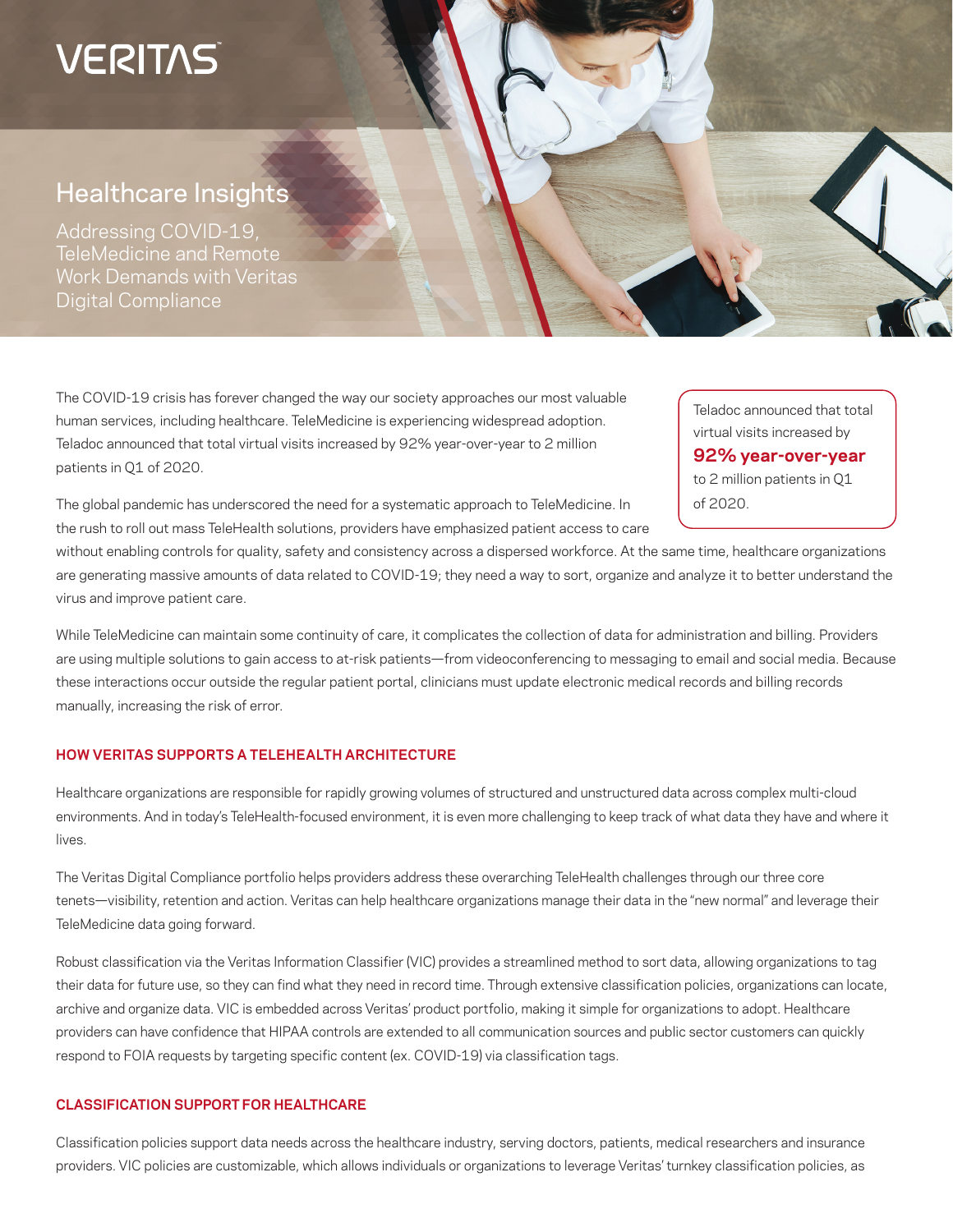well as input their own based on their specific needs. By classifying information, decision-makers can pinpoint valuable information—from electronic patient records to diagnostic criteria and successful treatments—in a matter of seconds. Additionally, classification supports organizations' broader goals of harnessing communications and data to streamline protocols for a consistent and affordable patient experience, as emphasized by the passage of the Affordable Care Act.

#### **COVID-19 SPECIFIC POLICIES**

Veritas developed a set of [classification policies](https://vox.veritas.com/t5/Classification-Policies-Group/COVID-19-policies/m-p/878499#M4) specific to COVID-19 data, allowing users to tag information based on various ICD-10-CM diagnostic criteria and patterns, CDC guidance, common terms, people affected, drugs, exposure and more. This allows capture of relevant content into Enterprise Vault or EV.cloud for preservation and quick retrieval via eDiscovery Platform to provide rapid response to FOIA requests. Healthcare organizations can fully capture all aspects of doctor-patient interactions and leverage that data to feed into a broader data lake and learn from each interaction. Each doctor-patient interaction can be correlated with the patient outcome to optimize future doctor-patient interactions.

#### **FULLY CAPTURE DOCTOR-PATIENT INTERACTIONS**

- Automatically tags showing PII, HIPAA, COVID-19 and ICD-10 diagnosis and billing codes captured to TeleMedicine visits
- Consolidates disparate TeleMedicine engagements from different platforms and caregivers, as well as engagement notes for reference
- Captures, transcribes and archives most audio and video formats either on-premises or to private or public cloud via Enterprise Vault
- Monitors doctor-patient interactions with Veritas Advanced Supervision. Triggers review of interactions based on classification policy violations and allows for random sampling
- Protects and retains PHI data
- Compiles all data from TeleMedicine visits and engagement notes—across disparate sources—to ensure organizations are positioned for maximum financial benefit and/or reimbursement
- Quickly locates content from TeleMedicine interactions for discovery events via eDiscovery Platform

#### **LEVERAGE DATA FOR GREATER VALUE**

- Enables organizations to monitor quality and adherence to protocols, safety measures and patient satisfaction
- Illuminates information about the doctor-patient interaction via business intelligence tools
- Provides organizations the ability to track TeleMedicine visits and ensure they are captured within the medical record correctly
- Assists organizations in capturing proper revenue for TeleMedicine visits

#### **EXAMPLE USE CASES FOR THE VERITAS TELEHEALTH SOLUTION**

Monitoring TeleMedicine visits. Veritas Advanced Supervision provides oversight and quality control by monitoring doctor-patient interactions during a TeleMedicine visit, to ensure doctors are following best practice protocols. All video and audio is captured and transcribed using speech-to-text technology in order to index and classify archived data for easy retrieval.

Improving clinical decision-making. The COVID-19 pandemic is generating a huge amount of data—from testing to treatment to vaccine research. This wealth of data, identified by relevant COVID-19 tags, offers providers ample opportunity to harness insights for better patient decisions and clinical effectiveness, and provide useful research to state, regional or federal health authorities.

Promoting regulatory compliance. Highlight HIPAA compliance violations and reduce risk.

Preparing for eDiscovery requests. Due to COVID-19, health professionals are operating under a lower level of liability via the National Health Emergency declaration for activities related to medical countermeasures against the virus. However, hospitals and health systems